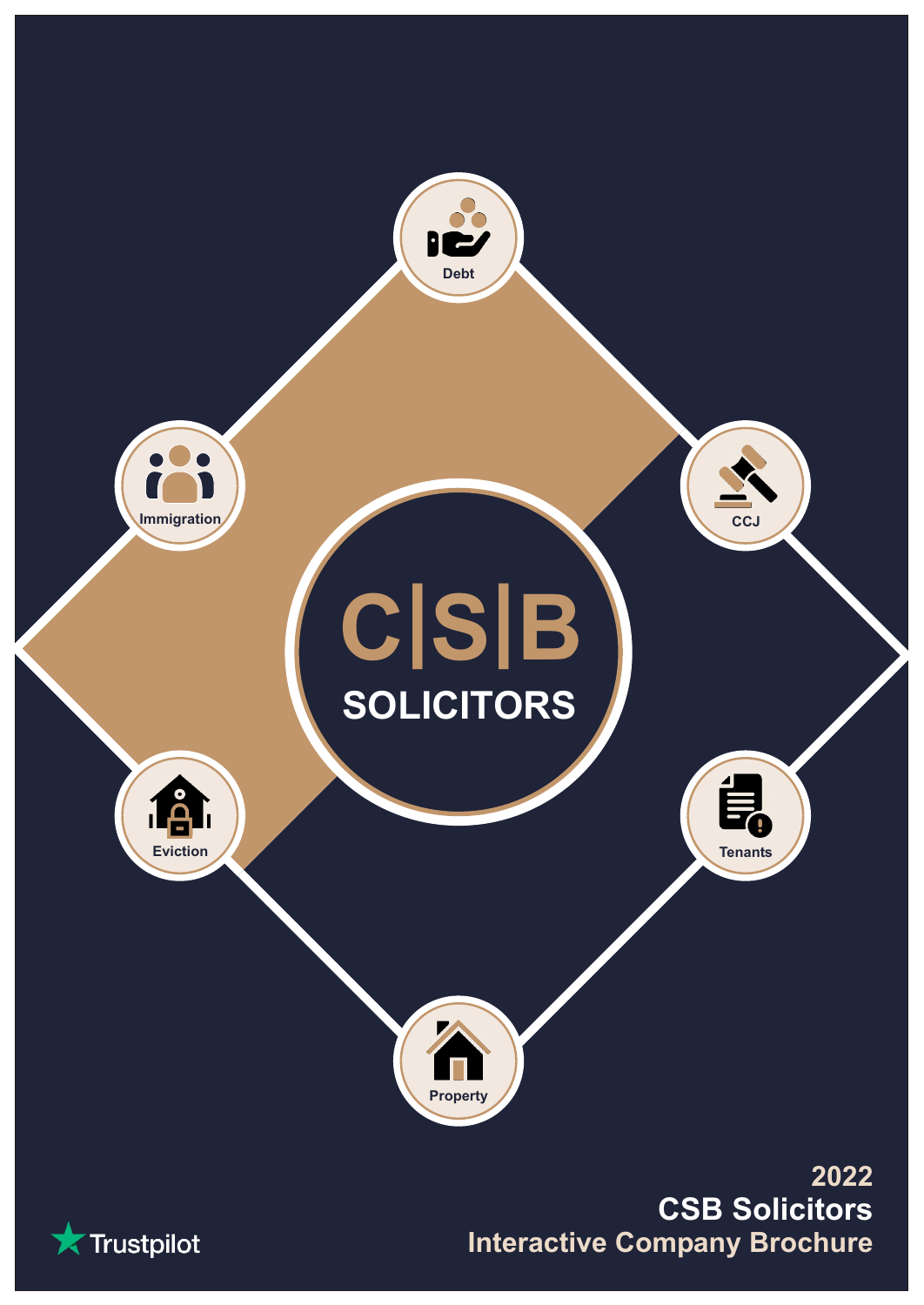# **C|S|B SOLICITORS**

# **"Our aim is to look after you"**

#### **About us**

Established in 2014, CSB Solicitors has quickly established itself as a niche law firm with a reputation for providing ethical, high-quality legal services and access to justice for all of our clients.

Our Team is highly skilled and accessible. Our size enables our Solicitors to give personal attention to each and every matter.

#### **Our reputation**

CSB Solicitors have developed a strong reputation in our chosen fields by ensuring that we always address the specific needs and objectives of each of our clients and by providing effective solutions to their business needs.

#### **Our niche areas of law**

We work hard to build strong and lasting relationships with our clients and pride ourselves on being part of their success in the following areas of law:

*"Our experience is the right solution"* **County Court Judgments;**

*"Start to finish, an exceptional client experience"* **Business & Individual Immigration Legislation (UK);**

*"Fixed cost, reliable and effective debt collection service"* **Debt Recovery Law;**

*"We understand the challenges you face"* **Property Law;**

*"You could be entitled to claim compensation"* **Tenant Deposit Claims;**

*"Three Step Eviction Process"* **Tenant Eviction.**

#### **How can we help you?**

If you require legal advice, please contact us for an informal chat, our solicitors would be delighted to help you.







## **UK [Immigration](https://csblaw.co.uk/services/immigration-law-uk/) Law**



## **Debt [Recovery](https://csblaw.co.uk/services/debt-recovery-law/) Law**



# **[Property](https://csblaw.co.uk/services/property-law/) Law**



# **Tenant [Deposit](https://csblaw.co.uk/services/tenant-deposit-claims/) Claims**



#### **Tenant [Eviction](https://csblaw.co.uk/services/tenant-eviction/)**















© 2022, **CSB Solicitors,** Building 3, Chiswick Park, 566 Chiswick High Road, London, W4 5YA